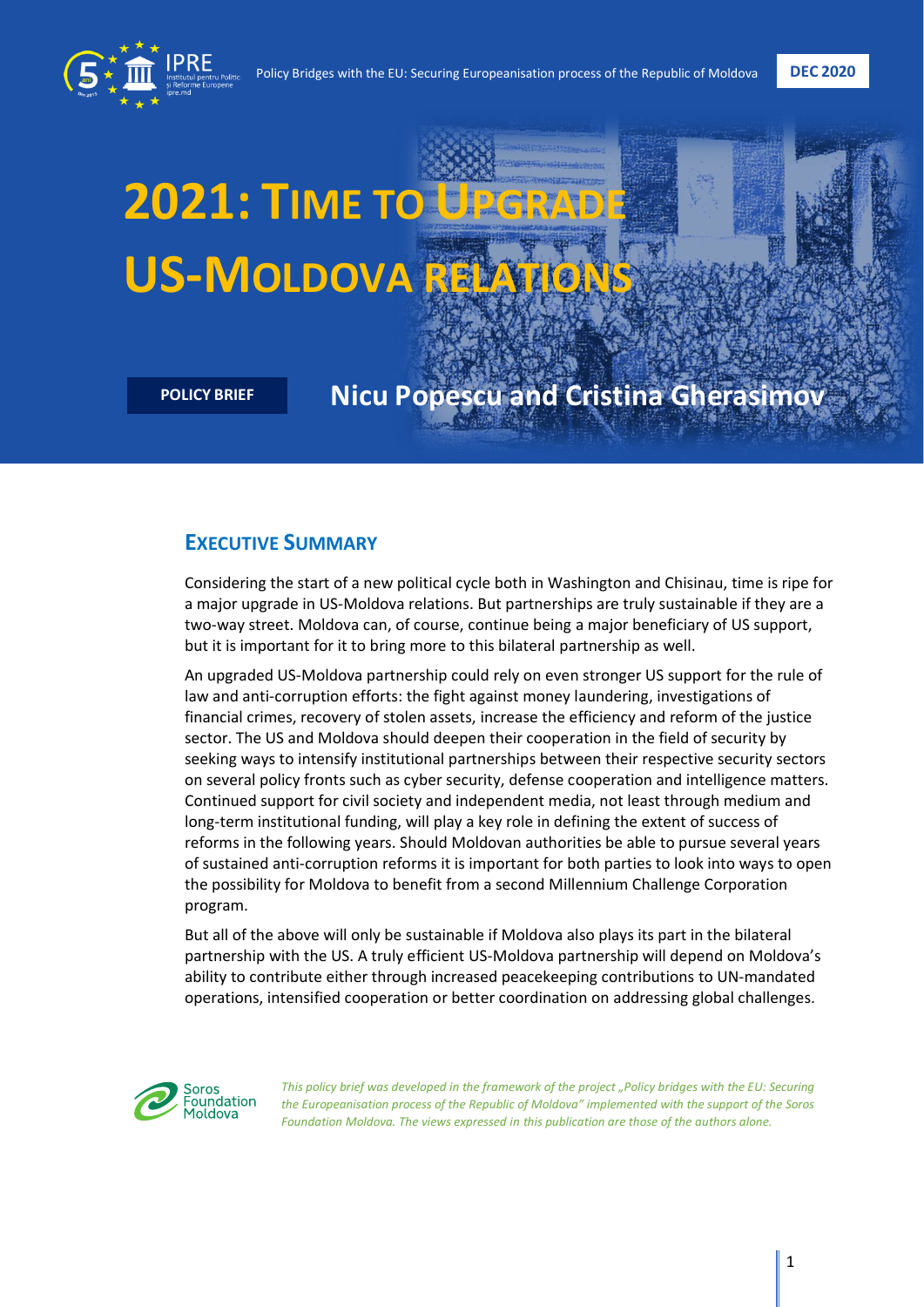#### **INTRODUCTION**

The United States (US) has been one of Moldova's most reliable partners since the country's independence. It has consistently supported Moldova's democratic transformations, its efforts to fight against corruption, and the country's aspirations for European and Euro-Atlantic integration. This support has been mostly driven by the geopolitical interests of the US in the region. Moldovan political elites have not been always able or willing to reciprocate.

Under President Igor Dodon's four-year mandate, little progress has been achieved in portfolios of common interest for cooperation. The registered backsliding on key reforms has gradually isolated the country internationally. But now with both Moldova and the US having elected new presidents, there is a window of opportunity to revive and refresh the US-Moldova bilateral relations.

President-elect Maia Sandu seeks to take Moldova out of the international isolation that the country found itself in again after a short intermission last year when she became Prime Minister (June-November 2019). Moreover, fighting corruption and reforming the judicial system are among her top domestic priorities for the next four years. The new US Administration under President-elect Joe Biden is also expected to continue monitoring and supporting democratic reform progress in Moldova. On November 17, the Under Secretary of State for Political Affairs, David Hale, re-affirmed the US commitment to advancing cooperation with Moldova on shared priorities including the rule of law, combatting corruption, fostering economic growth, and supporting Moldova's sovereignty and territorial integrity in a call with President-elect Sandu.<sup>1</sup>

Expectations from this re-start, however, need to be calibrated. On the one hand, it is clear that the American primary geopolitical interests are spread across several regions. On the other hand, the Moldovan foreign policy will also continue to be affected by domestic political turbulences. Even beyond that, the full potential of US-Moldova cooperation can only be achieved if Moldova is successful in fighting back corruption and also finds the political will and resources to start being a greater contributor to regional security. All partnerships are only sustainable if they are a two-way street. A truly efficient US-Moldova partnership will also depend on Moldova's ability to contribute either through increased peacekeeping contributions, intensified cooperation or better coordination on global challenges such as the environment or digital developments.

Considering the beginning of a new political cycle both in Washington and Chisinau, this policy brief aims to analyze where relations stand as of today, and how these can be improved during the next four years to strengthen the partnership between the two countries.

<sup>1</sup> <https://www.state.gov/under-secretary-hales-call-with-moldovan-president-elect-sandu/>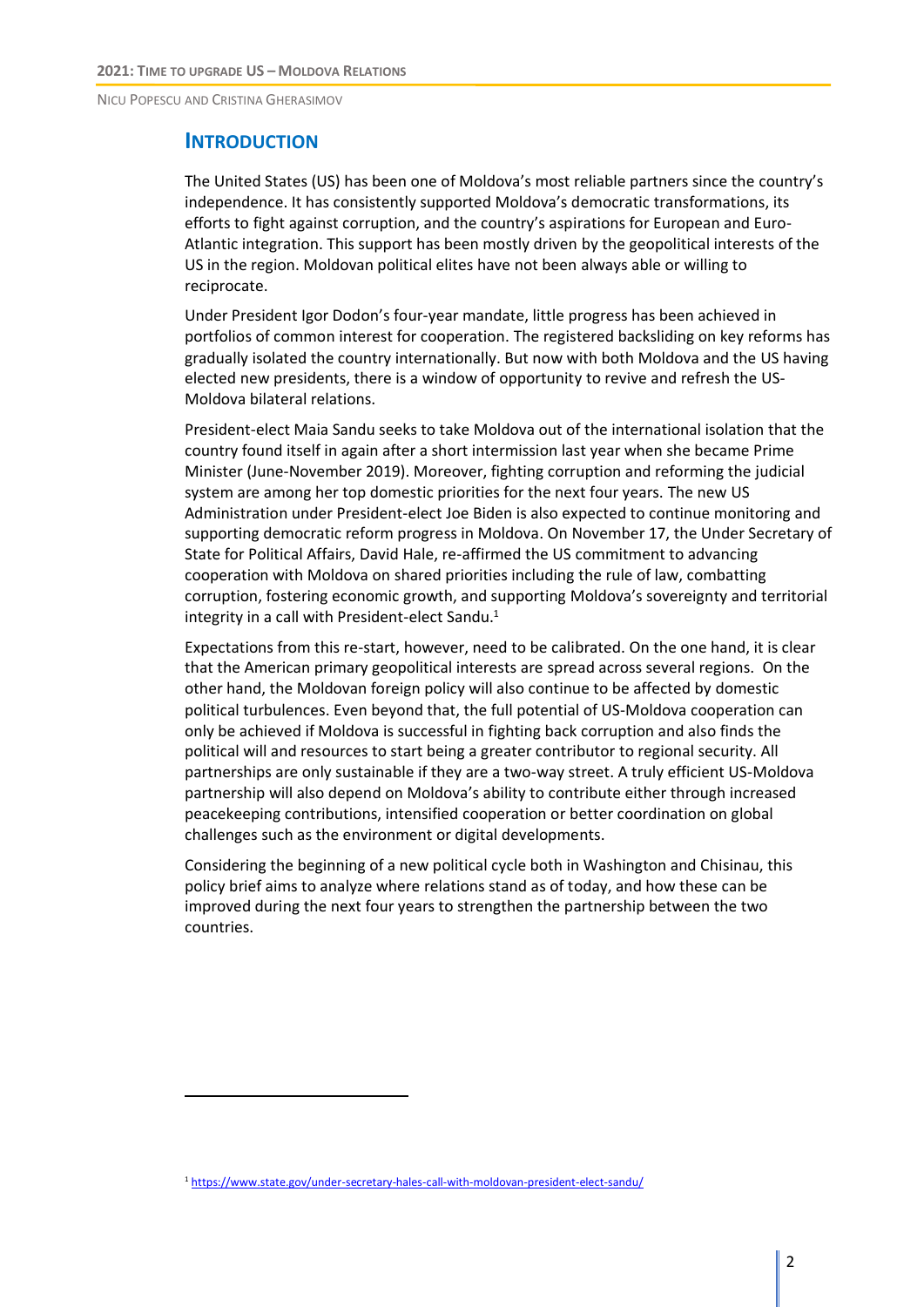# **1. THE POLITICAL PARTNERSHIP**

Moldova's political partnership with the US has been based on the support the country has received to strengthen democratic institutions, to support the sovereignty and territorial integrity of the country within its internationally recognized borders, to strengthen its economic growth and competitiveness, and to improve the business climate.

Since 1992, the US has provided over \$1.5 billion in assistance.<sup>2</sup> Within this total amount, it is worth mentioning that Moldova has also benefited from \$262 million only from the Millennium Challenge Corporation compact for economic development and investment projects in irrigation infrastructure, high-value agricultural production, and road rehabilitation. The US currently provides around \$25 million per year.

The US-Moldova Strategic Dialogue was launched in March 2013. It aims at strengthening relations between the US and Moldova primarily in the field of security to assist Moldova in overcoming domestic and international challenges. Its implementation, however, has been put on hold. The current institutional framework offers the format to consolidate bilateral cooperation, particularly in five areas for strengthening rule of law and good governance. This includes conducting justice sector reform, strengthening anti-corruption institutions, promoting a free and vibrant media environment and civil society, improving transparency of the governance process, and defending human rights.

In September 2019, President-elect Sandu who at the time held the Prime Minister's office, paid an official visit to Washington where she promised to consolidate the relations with the US. The action points that the two sides agreed to follow up upon were put on hold with the dismissal of the Sandu government later that November.

# **2. A PARTNERSHIP FOR SECURITY**

Compared to other countries in the region, like Ukraine or Georgia, which have declared aspirations to join NATO (let alone NATO member states like Romania), Moldova has had much less cooperation on military, security and intelligence matters with either the US or other NATO member states. Moldova's status as a neutral country since 1994 certainly inhibited cooperation on security matters with other states, including the US.

Both the US and Moldova share significant security interests. Moldova, even as a neutral country, needs strong security institutions that help sustain its independence and sovereignty. The US has strong interests in seeing the immediate neighborhood of NATO as stable and resilient as possible on the security front. That is why, despite its neutrality, Moldova still has developed very good and dynamic relations on selective security and military matters with the US and NATO's Partnership for Peace program.

Even more so, it seems that few countries on the European continent come close to the degree and intensity of cooperation that the US and Moldova have developed in military affairs. Most European Union member states either lacked the interest to invest in developing substantial military-to-military links with Moldova, or if they had such an interest (which applies mostly to some Central and Eastern European states), did not dedicate significant resources to this partnership for reasons related to their relatively small size and

<sup>2</sup> <https://www.csis.org/programs/european-election-watch/moldova>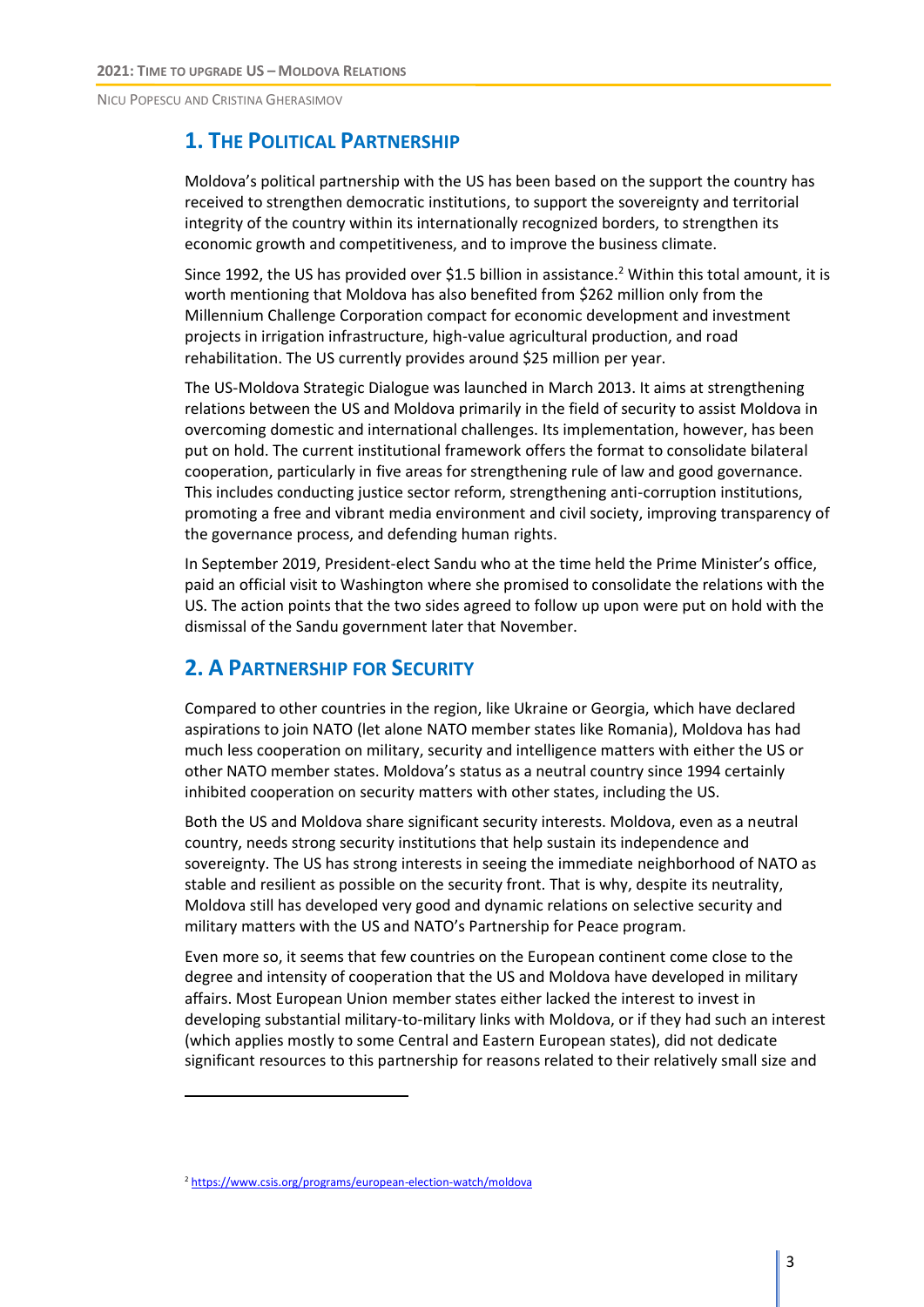limited military budgets. Due to these factors the US has offered the highest levels of assistance or has been able to have the most military exchanges for, or military education programs with the Moldovan military than almost any other state in the world.

Under the US Foreign Military Financing (FMF)/Foreign Military Sales (FMS) and Excess Defense Articles (EDA) programs the Moldovan army has received assistance from the US in the form of trucks, Humvees, winter cloths, Kevlar helmets, parachutes, laptops, medical equipment, gym equipment, night vision equipment, and other non-lethal items.

For example, between 2010 and 2016 such US assistance to the Moldovan army amounted to circa MDL 260 million (which equaled nearly \$20 million at the time). These numbers might not seem very high but given that no other states matched such levels of assistance to the Moldovan military, this US support for the Moldovan army has been very visible and important for the strengthening of bilateral relations.<sup>3</sup> In late 2020, the US even appointed a full-time advisor collocated within the Moldovan Defense Ministry with a view to help the Moldovan army modernize and reform. This suggests unprecedented levels of mutual trust between the US and Moldova in this sensitive domain.<sup>4</sup> A key element of the bilateral relationship has been the twinning partnership between the state of North Carolina and Republic of Moldova, launched in 1999. While most of this partnership has been focusing on cultural, economic or educational projects, there have been also links between North Carolina and Moldova law-enforcement agencies as well.<sup>5</sup>

Another field where the US has invested important resources into cooperating with Moldova is the intelligence realm. For obvious reasons, not much is known about cooperation in this domain. But what is likely, is that whereas Moldova's most other international partners lacked the resources or the political will to engage in cooperation in this field, the US has positioned itself as a good partner for Moldova. The same applies to the domain of cyber security. This in itself is a new field of cooperation between states. Nonetheless, the US and Moldova have started to develop a dialogue on mutual cooperation in cyber security, partly managed by MITRE Corporation, a US government funded non-profit organization.<sup>6</sup> While such a dialogue remains somewhat nascent, there is clearly shared interest in developing it.

Another dimension in which the US and Moldova have worked closely with each other has been the conflict settlement process round the Transnistrian region. Throughout the 1990s and most of the 2000s the US was not an official mediator in the conflict settlement process. Nonetheless, it played an active role through the OSCE.<sup>7</sup> Since 2006 the US has also become a formal member of the so-called 5+2 format – a negotiations vehicle between Moldova, the self-proclaimed authorities from the Transnistrian region, as well as Russia, Ukraine, the OSCE, the EU and US as mediators. In this process, the US has been a strong supporter of Moldova's territorial integrity as well as of confidence building measures between the two banks of river Nistru.

<sup>3</sup> Interview with senior former official from the Ministry of Defense of Moldova, 25 November 2020.

<sup>4</sup> <https://www.army.md/?lng=2&action=show&cat=122&obj=6662>

<sup>&</sup>lt;sup>5</sup> [https://www.sosnc.gov/divisions/moldova\\_partnership/projects](https://www.sosnc.gov/divisions/moldova_partnership/projects)

<sup>6</sup> <https://www.mitre.org/publications/project-stories/mitre-strengthens-cyber-capacity-of-developing-nations>

 $<sup>7</sup>$  For a long while the heads of the OSCE mission in Moldova have been American nationals.</sup>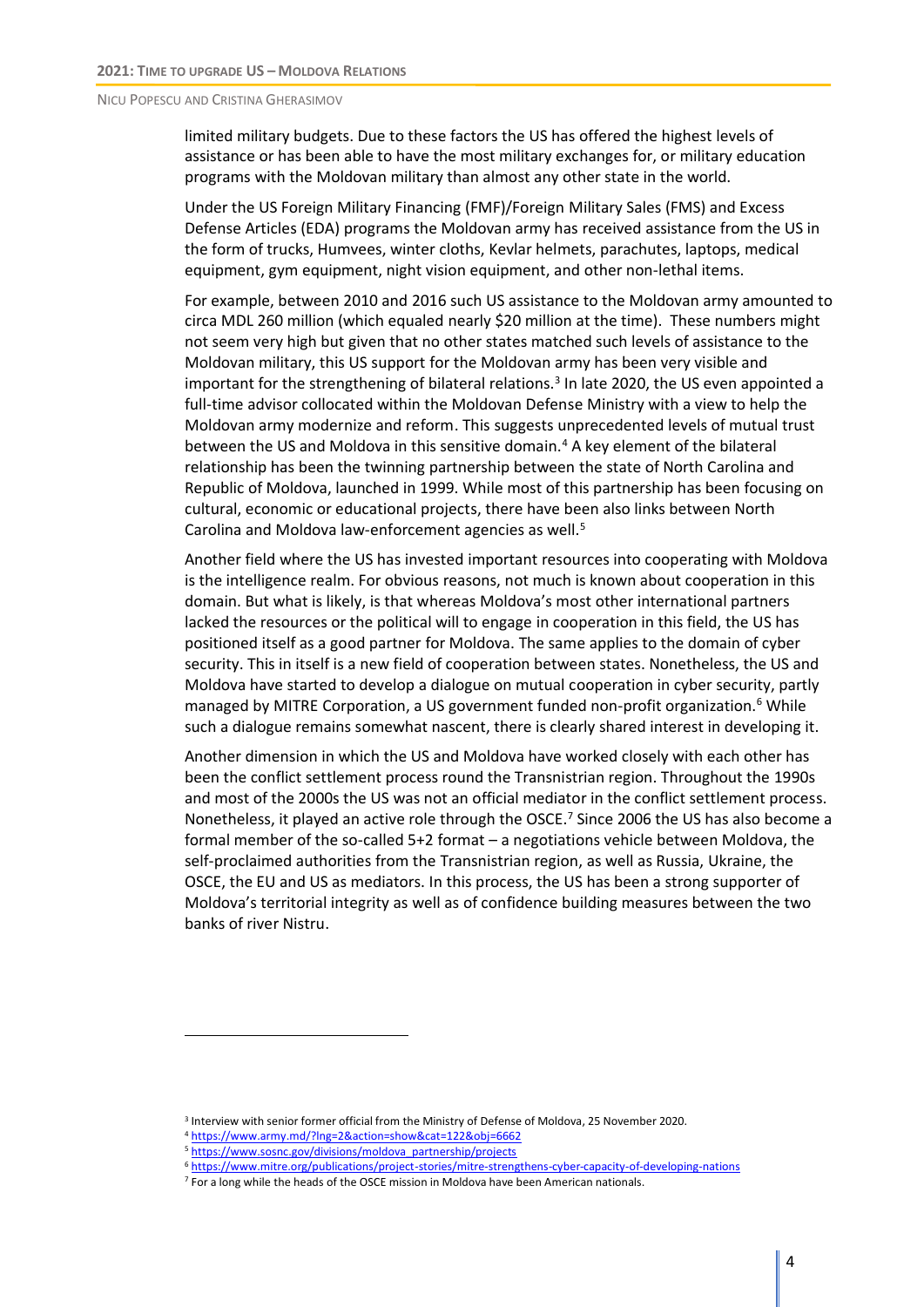### **3. US SUPPORT FOR DEMOCRATIZATION**

Moldova has continuously benefited from the US bipartisan support in the process of democratization of the country. The assistance provided aims to help Moldova strengthen its democratic institutions, increase economic prosperity, secure its internationally recognized borders, and integrate in European and Euro-Atlantic institutions.

Similar to US's position on Ukraine, we may expect the new administration to identify corruption as the main security risk for Moldova as well. Biden's approach towards Ukraine during 2014-2016 was that whatever the assistance from the US and the West was, the fate of Ukraine is in the hands of Ukraine itself.

Under the next US Administration, Moldovan authorities may expect an increased support for the area of democracy promotion, but also stricter conditionality measures in areas such as the fight against corruption, the investigation of high-level graft cases, monitoring of justice system reform, promotion of an independent media environment, and respect for fundamental human rights. It is very likely that the track record on the implementation of reforms will become the main basis for the future US-Moldova relations.

# **4. LOST OPPORTUNITIES**

Despite a relationship that has been largely positive, the US-Moldova ties have also been littered with multiple lost opportunities. The relationship has been driven by a two-steps forward, one step-back dynamic. As Moldovan governments alternated between reformist and less reformist ones, as well as leaders who were more open to engagement with the US and more circumspect, the relationship has had its ups and downs. On the economic front, Moldova's lackluster business climate, corruption (as well as its size and geographic distance from the US) certainly hampered investments and trade with the US.

Another lost opportunity has been Moldova's inability to benefit from a second round of massive US economic assistance from the Millennium Challenge Corporation because of Moldova's high corruption levels. The issue has been discussed but before considering more US assistance, the US needed several years of progress in the fight against corruption – which Moldova has not been able to sustain so far. In 2019 the country held the 120th place on the global Corruption Perception Index, making it one of Europe's most corrupt states.<sup>8</sup>

Moldova's own modest investment in its own military and security capacities is another factor that limited the potential of US-Moldova cooperation on security and defense matters. In the last ten years, Moldovan defense spending alternated between 0.3% and 0.4% of the GDP, putting Moldova among the countries that spend the least as share of GDP (including in absolute numbers) on defense.<sup>9</sup> This limited Moldova's capabilities to be an active partner in international security partnerships (even as a neutral country).

<sup>9</sup> SIPRI data

<sup>8</sup> <https://www.transparency.org/en/cpi>

[https://www.sipri.org/sites/default/files/Data%20for%20all%20countries%20from%201988%E2%80%932019%20as%20a%20sh](https://www.sipri.org/sites/default/files/Data%20for%20all%20countries%20from%201988%E2%80%932019%20as%20a%20share%20of%20GDP.pdf) [are%20of%20GDP.pdf](https://www.sipri.org/sites/default/files/Data%20for%20all%20countries%20from%201988%E2%80%932019%20as%20a%20share%20of%20GDP.pdf)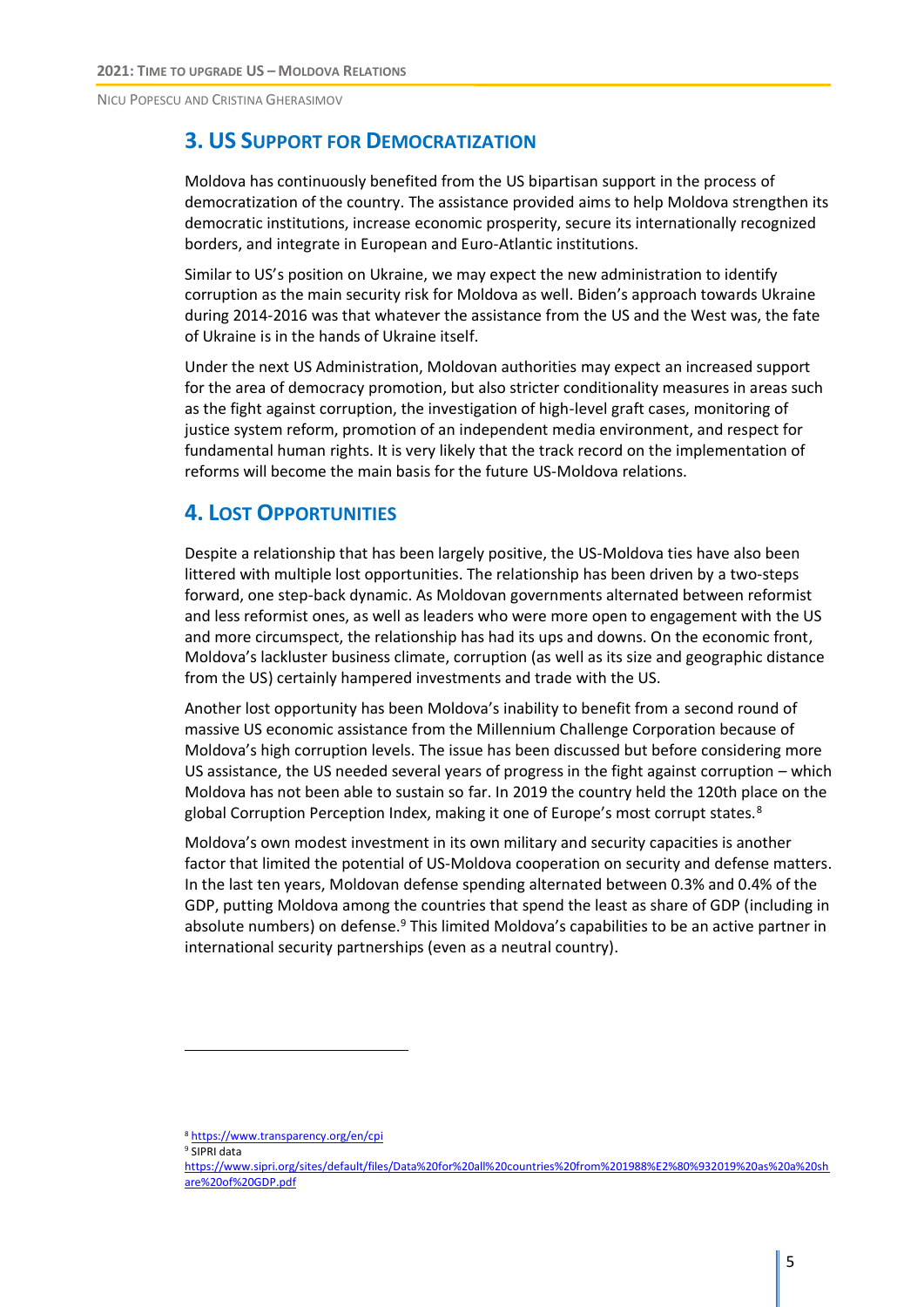#### **CONCLUSIONS**

The near simultaneous election of Joseph Biden and Maia Sandu to the presidencies of the US and Moldova certainly presents a new beginning. The US president is likely to be more interested in Eastern European affairs than his predecessors, and the new Moldovan president is certainly going to lead a much more active international outreach, not least vis-àvis the US. Even though the Moldovan foreign policy will continue to be affected by the fact that the president and the government come from different parts of the political spectrum and might have a degree of potentially tense cohabitation for a while, it is still clear that there are more opportunities for the future of US-Moldova cooperation than in recent years.

It is in the national interest of Moldova to pursue this opening. Moldovan authorities need to develop a national action plan that would detail the main expectations, directions of cooperation that it wants to pursue with the US, how it intends to pursue them, and the support it would require to do so. The size of the country could perfectly play in its advantage when it comes to pursuing concrete, pragmatic goals in fields such as rule of law and anticorruption reforms. This could help the country rebuild itself as a success story of anticorruption for the entire region, with US and EU support.

#### **RECOMMENDATIONS**

In terms of concrete ways forward, there are several avenues for sustained future cooperation that are likely to open new opportunities for intensified US-Moldova relations. These are particularly in the realms of good governance, security, civil society and massmedia that we detail below as recommendations.

#### *Good governance*

- Moldova would benefit significantly from strong US and broader international support to its whole spectrum of anti-corruption efforts: the fight against money laundering, investigations of financial crimes, recovery of stolen assets, increase the efficiency and credibility of the General Prosecutor's Office.
- Continued US diplomatic, political but also capacity building support for the reform of the judicial system needs to remain a key priority. The US, for instance, could help educate a new generation of independent judges and prosecutors in the spirit of democratic societies.
- Another important avenue is the strengthening of the institutional framework for political party finance and the development of adequate oversight capacity respectively for its implementation, not least when it comes to illicit campaign and party finance.
- Should Moldovan authorities be able to pursue several years of sustained anticorruption reforms it is important for both parties to look into ways to open the possibility for Moldova to benefit from a second Millennium Challenge Corporation program.

#### *Security*

• The Moldovan president has prerogatives as chair of the country's National Security Council overseeing the work of the security sector. It would be useful for the US and Moldova to deepen cooperation in this field by seeking ways to intensify institutional partnerships between Moldova's security sector and the US on several policy fronts such as cyber security, defense cooperation and intelligence matters.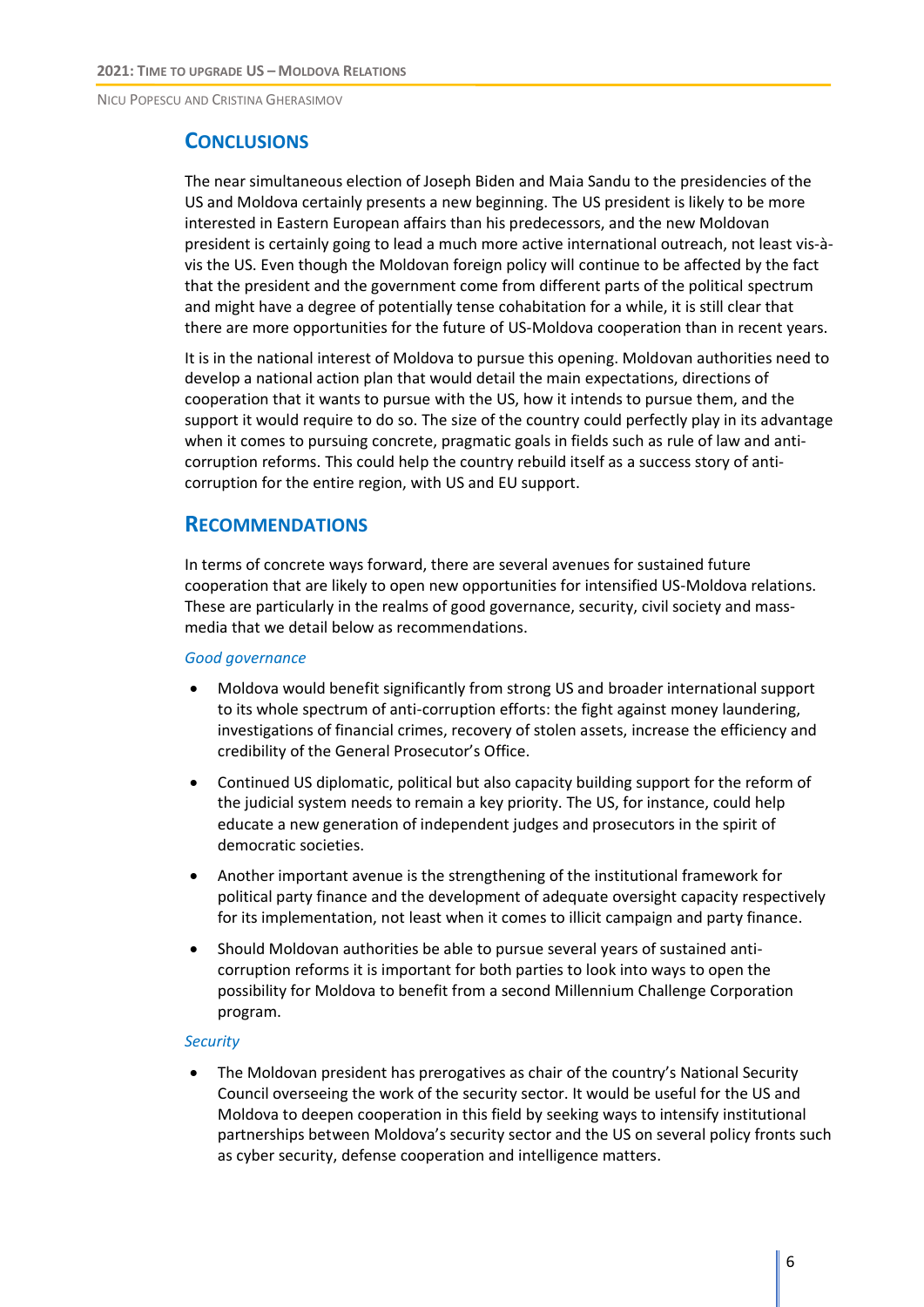- The US could consider boosting capacity building assistance for the Moldovan lawenforcement and security sectors, including to prevent and counteract hybrid security threats.
- Moldova should look for ways to be a stronger contributor to international security efforts, not least by playing a more active role in international peace support missions under UN mandate.
- Both the US and Moldova have a stake in seeing the European Union and its member states also play a much stronger role in developing and intensifying security cooperation and assistance to the Moldovan security sector. The efficiency of these measures would be much greater if the EU also played a more active role in this field.

#### *Civil society and mass media*

- Continued support for civil society and independent media, not least through medium and long-term institutional funding, will play a key role in defining the extent of success of anti-corruption reforms in Moldova in the following years.
- There is ample scope to improve the legislative framework and help civil society strengthen democratic resilience and fight disinformation and manipulation.

#### *Education*

- Moldova could benefit from US support to reform and strengthen its educational system via the support of increased numbers of exchanges of students, teaching staff, policymakers, and public servants in key institutions.
- The US could help support the opening of an American university in Chisinau to serve as an institution of excellence and higher education research for the entire region.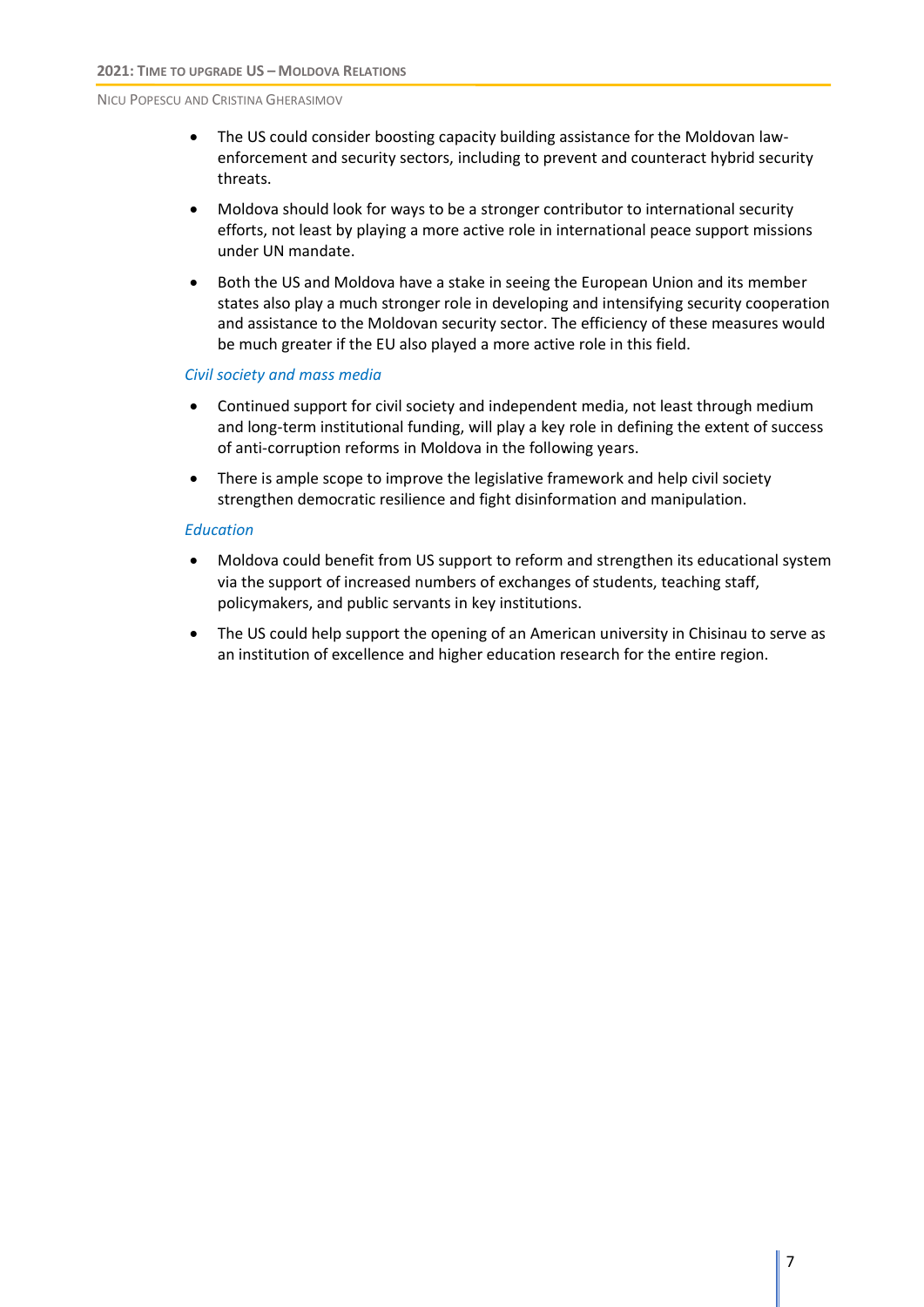#### **ABOUT THE AUTHORS**

**Dr. Nicu Popescu** is the director of the Wider Europe programme at the European Council on Foreign Relations (ECFR, Paris). He holds a PhD in International Relations from the Central European University in Budapest, Hungary. In 2019, Popescu served as Minister of Foreign Affairs and European Integration of Moldova. Previously, he worked as a senior analyst at the EU Institute for Security Studies; senior advisor on foreign policy to the prime minister of Moldova; senior research fellow at ECFR's London office, and as a research fellow at the Centre for European Policy Studies in Brussels.

**Dr. Cristina Gherasimov** is a research fellow at the Robert Bosch Center for Central and Eastern Europe, Russia, and Central Asia. Cristina holds a PhD in political science from Rutgers University in New Jersey. She also studied and conducted research at the European Institute for Advanced International Studies in Nice, University of Wroclaw, Mannheim University, and ETH Zurich. Previously, she worked as Project Manager of the Government Defence Anti-Corruption Index at Transparency International Defence and Security Programme (UK), and as Academy Fellow for the Russia and Eurasia Programme at the Royal Institute of International Affairs, Chatham House, UK.

#### **ACKNOWLEDGEMENTS**

*This policy brief benefited from valuable exchanges during an online peer-review policy discussion hosted by IPRE. We would like to thank in particular Andrei Popov, Corina Rebegea, Denis Cenușa, Iulian Fota, Radu Magdin, Valeriu Pașa, Viorel Cibotaru and Vlad Lupan for the ideas and feedback shared during the policy discussion.*